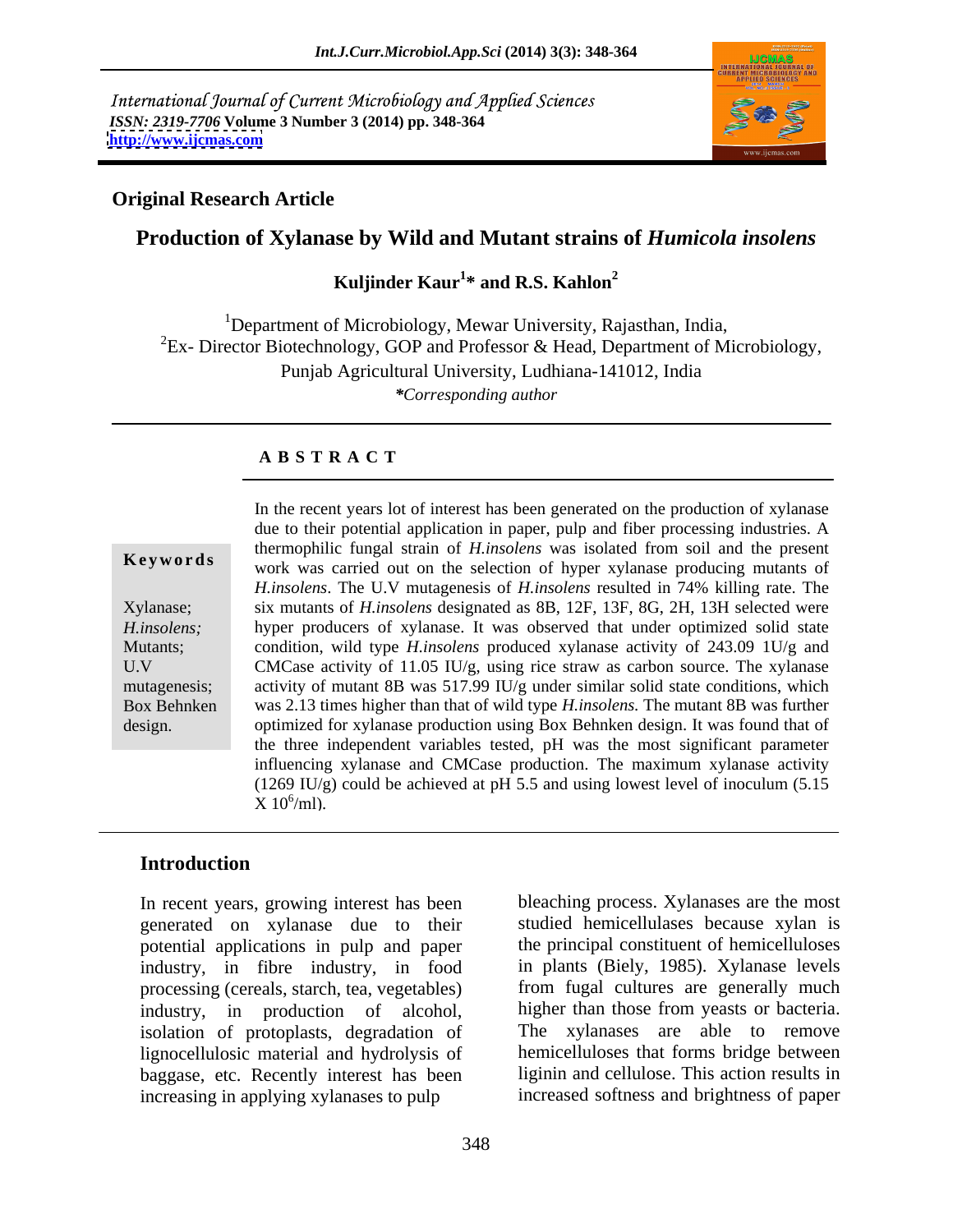(Vikarii et. al, 1980). Some thermopilic suggested that the existence of a fungi such as Thermomyces lanuginosus multiplicity of xylanases in microorganism that produces cellulose free thermostable may be strategy to achieve superior xylan xylanase (Gomes et. al. 1994) Thermoscus hydrolysis. The xylanases from different aurantiacus, that produces high level of sources differ in their molecular weight, xylanase alongwith debraching enzymes isozyme profile, pH and temperature and activity have been found to be useful optimum characteristics. Application of in found to be useful in treatment of jute xylanases is increasing in paper and pulp fibers (Hoq et al., 1992). Though, xylanase industry, jute, coffee, food and beverages, used in prebleaching process should be single cell protein etc. Xylanases from free of cellulases, however, xylanoytic Humicola sp. (Silva et al., 1994, enzmes alongwith cellulose, esterases can *Dictyoglomus sp.*(Ratto et. al., 1994), be useful in deinking of recycling paper. *Streptomycyes* (Elegir et. al., 1995), Thermostable fungi are particularly *Streptomyces thermoviolaceus* (Garg et.al., producers of xylanases from industrial 1996), Aureobasidium pullulans (Youg point of view due to the fact that they and Eriksoon, 1992) are involved in bio excrete thermostable xylanases into the bleaching of Kraft pulp. Xylanases from medium.Many thermophillic fungi and *Talaromyces emersonii* (Tuohy et. al., bacterial strains have been isolated, owing to increasing biotechnological importance of thermostable xylanases (Tan et.al., 1985, Venkitraman, 1994). These strains bydrolysis of arabinoxylans, include *Thermomyces lanuginosus* RT9 saccharification of lignocelluleose together (Hoq et. al., 1994), *Thermoasus*  with cellulases and pectinases to produce *aurantiacus (*Grajek,1987; Yu et. al., 1987; Tan et al.; 1987), *Humicola*  food flavours and additives. A xylanase *lanuginosa* (Anand and Vaithayathil, 1990), *Melanocarpus albomyces* IIS 68 (Mukohapadhyay et. al., 1997) is used in (Saraswat and Bisaria,1987);*Talaromyces*  clarification of fruit juices, production of *byssochlamyodoides* YH-50 (Yoshioka et. low viscosity beer, de-inking of waste al., 1987), *H. grisea* ( Monti et. al., 1991), newspaper, preparation of animal feed *Talaromyces byssochlamyodoides* (Luthi with increased digestibility, improving et. al., 1990). *Thermotoga* sp.Strain Fjss3- dough raising and quality of baked B1 (Saul et. al.,1995), *Clostridum*  products in bakery and preparation of *stercoraium* (Berenger et. al., 1985), *Pyrodictium abysii* (Andrade et. al, 1996), *Dictyoglomes thermophilum* Rt46 B.1 Fungal xylanases of aspergillus and (Gibbs et.al, 1995), *Bacillus sp.* (Yang trichoderma spp, and bacterial xylanases et.al. 1995) etc.An important factor for of Bacillus sp, Streptomyces sp. and efficient xylanase production is the choice clostridium sp. have been intensively of an appropriate inducing substrate, ether studied (Wong et.al., 1988; Erikisson insoluble or soluble, as well as et.al., 1990). The optimum pH for xylan optimization of the medium composition. hydrolysis is around 5 for most fungal In addition the substrate can influence the xylanases and they are normally stable concomitant formation of enzyme in between pH values of 2 and 9. Xylanases certain organisms. Wong et.al, (1998)

*Humicola sp*.(Silva et al., 1994, 1996), *Aureobasidium pullulans* (Youg bleaching of Kraft pulp. Xylanases from include their application in modification of cereal flours to enhance the volume and texture of bread through hydrolysis of arabinoxylans, the desired end products such as natural from *Aspergillus flaviceps* protoplast from the plant cells.

which showed optimum enzymatic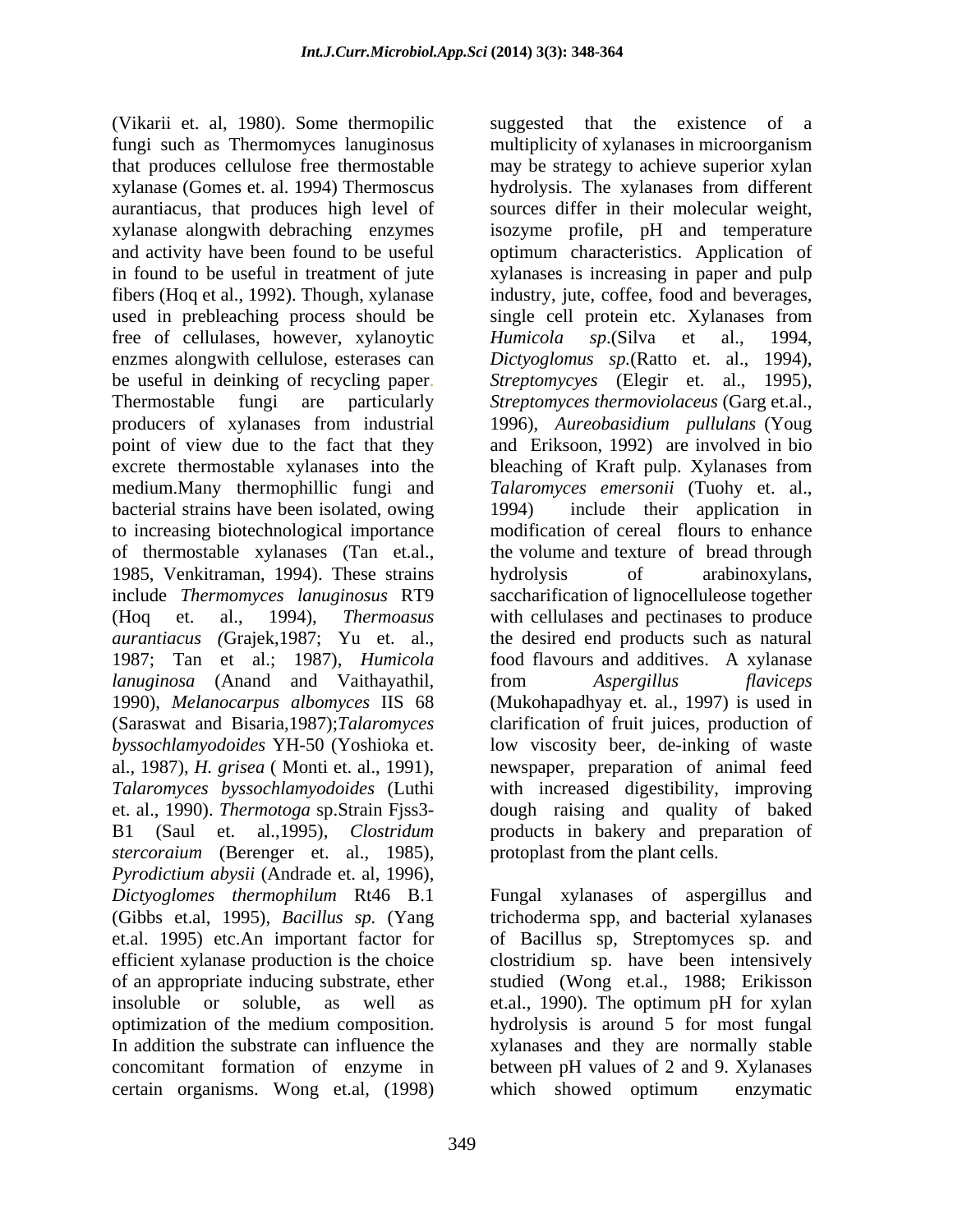thermostable xylanase described is that of albomyces (Maheshwari and an extremely thermophillic *Thermotoga sp*. with a half life of 20 min at 105°C (Brrager et. al., 1989). Under solid state Talaromyces byssochiamydoides fermentation high level of xylanase was produced at 50° C using wheat bran as (Tuohy and coughlan, 1992), However *T. aurantiacus* produced small of initial moisture level was optimized for studied Malbranchea pulchella var. respective, pH of 6.0 and 5.0 and

1991). Many of mesophillic Aspergillus melink et. al., 1993), *A. kwachii* (Ito et. al., al., 1995) and *A.sojae* (koji molds) were studied for xylanase production (Kimura for their production of xylanolytic et. al., 1995). Two isoenzymes of xylanase and arabino-furnosidase was purified by SDS page from solid state culture of *A*. cellulosic substrates (Yu et. al., 1987). 5.0to 8.0 and up 50  $^{\circ}$ C and 35 $^{\circ}$ C and its (Dekker and Richards, 1976; Woodword, (Endo 1,4  $\beta$ -D- xylanase, EC 2.3.1.8) (smith et. al., 1991). Some of mesophillic (Saiki et. al., 1985), *Coldocellum* 

activity at temperature of 70° to 80° C fungi such as *Malbranchea pulchella* have been reported. The most (Matsuo and yasui, 1985), *Melanocarpus*  carbon source by *T. lanuginosus* and *T. Thermoascus aurantiacus* (yu et. al., 1987) *aurantiacus*, (Alam et. al., 1994). amount of cellulase in addition. The effect xylanases. Of the 13 thermophillic strains both fungi that performed best at 80% and *sulfurea (*Miehe), (Cooney and Emerso), 30% initial moisture, respectively. Sporotrichum thermophille (Apinis), Xylanase from both was most active at *Thielavia terrestris* (Apinis), *Humicola*  temperature of 70°C. (Morgan jones,1992) produced higher True xylanase without cellulase activity *lanuginosus* (Gomes et. al., 1993) isolated  $($ endo1,4- $\beta$ - xylanase) has been isolated from self heated jute stacks produced very from *Trichoderma viridae* (UjiiE et. al., high levels of xylanases using inexpensive sp. are known to produce xylanase such as production of xylanases ( 4.2 units ) was *A. niger* (Conard, 1981), A. awamori (kor obtained by *T. viride* and *A.niger* on dried 1992), *A. nidulans* (Fernandes et. al., Thermophillic *Humicola sp*. secreted 1983), *A. sojae* (Ishi et. al., 1964) and *A.*  thermostable xylanases when grown on *terreus* (Ghareib et. al., 1992). Among wheat bran medium at 50 °C. Twenty one these species, A. kawachii (Kinoshita et. strains of thermophillic fungi in the *sojae.* The xylanase were stable at pH *Thermoscas aurantiacus* was selected C and  $35^{\circ}$ C and its from 21 strains of thermophillic fungi as activity were inhibited by  $Mn^{2+}$  and the best producer of extracellular xylanase. EDTA. Many microorganism have been *Thermomyces lanuginosus* RT9 (Hoq et.al recognized as a Xylanase producers ., 1994), *Homicola grisea var. thermoidea* 1984). Fourty Mesophilic and 13 *byssochlamydoides* YH-50 (Yoshioka et. thermophillic fungi were screened for their al., 1981) and thermophillic bacteria such ability to produce extracellular xylanase as *Thermotoga sp*. strain Fjss3-B1 (Saul *albomyces* (Maheshwari and Kamalam,1985), *Sporotrichum thermophile* (Durand et. al., 1984), *Talaromyces byssochiamydoides* (Yoshioka, et.al., 1981), *T.emersonii* (Tuohy and coughlan, 1992), and *Thielavia terrestris* (Durand etal.,1984) have been reported to produce studied *Malbranchea pulchella Sporotrichum thermophille* (Apinis), *insolens* and *Acremonium alabamensis* level of xylanses. *Thermomyces*  lignocellulosic biomass . Maximum (Bhalla et. al., 1993). Forintek culture collection were screened for their production of xylanolytic enzymes in both solid and media containing various hemicellulosic and cellulosic substrates (Yu et. al., 1987). (Monti et. al., 1991), *Talaromyces*  et. al., 1985), *Dictyoglomus themophilum* (Saiki et. al., 1985), *Coldocellum*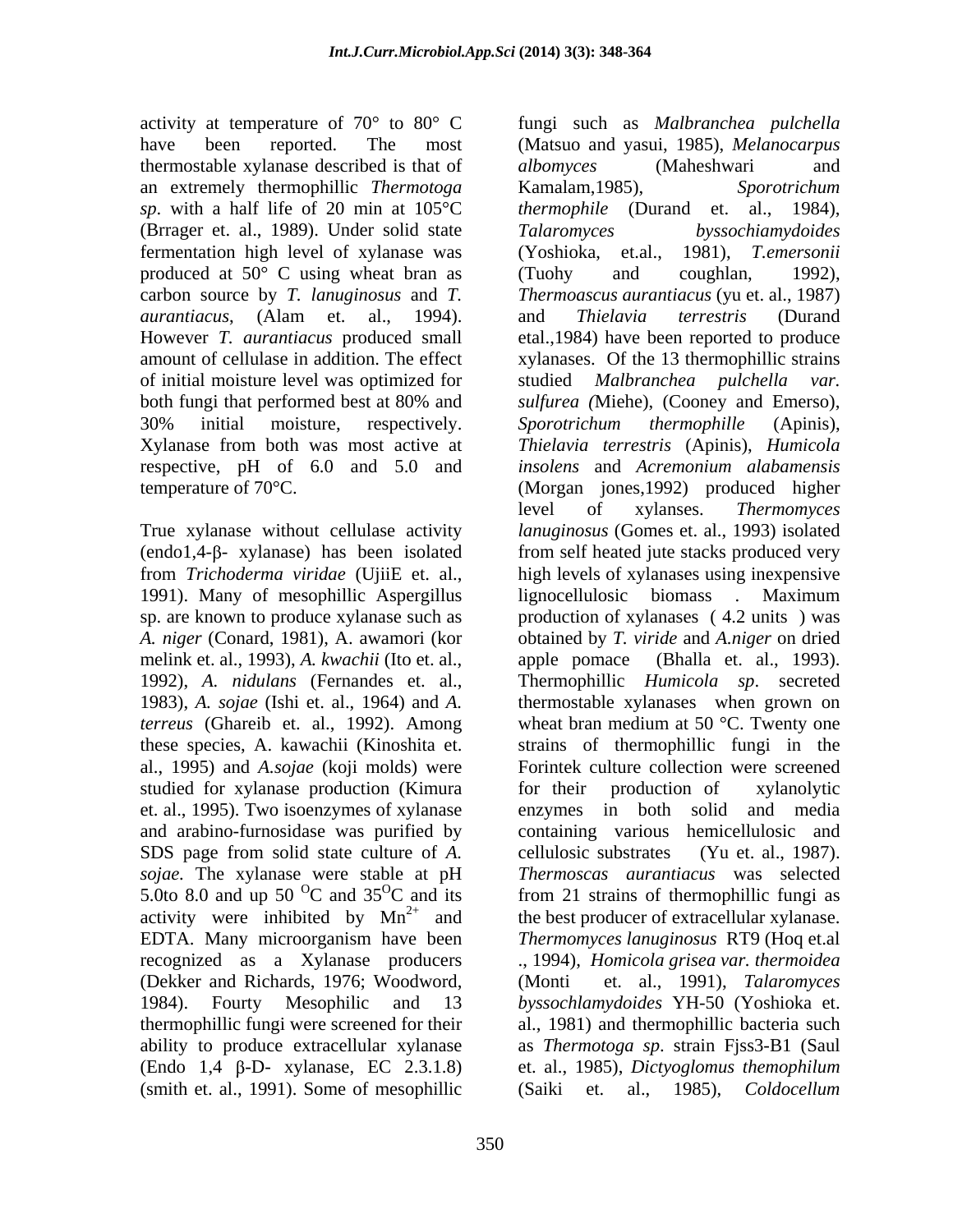*saccharolyticum* (Luthi et.al., 1990), thermophillic fungus *H. insolens* with *Thermomonospora fusca, T. Curvata* and *T. chromogena* (McCarthy et. al., 1985), Thermophilic *actinomycetes, Streptomyces* Mutagenesis of *H. insolens* for screening *thermoviolaceus* OPC-520 (Tsujibo et. al., 1991 ), *Thermomonospora sp*. (Ristroph and Humphrey, 1985) are known to Optimization of Xylanse production by produce thermostable xylanases. The xylanase hyper producing mutant by existence of multiple forms of xylanase has been well documented for several microorganism (Wong et.al., 1988). **Materials and Methods** Wong et.al. (1988) suggested the existence of a multiplicity of xylanases in microorganisms that may be the strategy to achieve superior xylan hydrolysis. The isozymes pattern of xylanase from diverse 100 g) were collected by sterile forceps geographical strains of *T. lanuginosus* and tweezers, packed individually in sterile have shown two similar kind of xylanase; plastic bags. All samples analyzed for an endo xylanase of 25 kda and a 54 kda isolation of Xylanase producer *H.insolens.* xylan hydrolyzing enzyme (Chadha et. al., 1999). Cellulase free xylanase was produced by the *Thermomyces lanuginosus* RT9 and *T. lanuginousus* strain MH4 (Hoq and Deckwer, 1995). The suspected strians of *H.insolens* were Two different xylanases CX-I and CX-II isolated by plating soil samples on to from an alkalophillic fungus YPSs medium containing antibacterial *Cephalosporium* sp. strain RYM-202 have antibiotic (ampicillin 50µg/ml). The plates been purified. An enzyme with endo-1,4- were incubated at 50°C for 7 days, After 7 purified from *Aspergillus awamori* ATCC-11358 (CBS115.52) grown on All isolates were screened for xylanolytic wheat bran culture medium (Hessing et.al., ability. Prominant selected isolates were 1994). One form of endoxylanase (25 kda) exists in *Thermomyces lanuginosus* (Cesar xylanase under solid state fermentation on and Mrsa, 1986), whereas in Streptomyces thermoviolaceus OPC-m520, two types of biochemical properties. Xylanase activity xylanase (STX-I and STX-II) were of *H.insolens* was detected by congo red isolated (Tsujibo et. al., 1991) in *Bacillus*  plate assay.10ml of congo red solution was *sp.* (VI-4) only one from of xylanase was poured on to each of xylan plates with found (Young et.al., 1995)and suspected colonies. Plates were kept for 2 *Streptomyces sp.* TUB-12-2 produced five hours at  $50^{\circ}$ c.Then 10ml of Nacl was biochemically distinct xylanases (Elegir et. poured on to plate and kept for 2 hours at

xylanases and CMC ase production by

following objectives:

hyper xylanases producing mutants

response surface method.

## **Materials and Methods**

## **Collection of samples**

A total of 150 soil samples (approximately

## **Isolation and identification of**  *H.insolens*.

-D-xylanase (EC-3.2.1.8) activity was days whitish yellow colonies were picked al., 1994).  $50^{\circ}$ c. Plates were flooded with HCI The following study was taken up for at  $50^\circ$ c, for getting light blue clear Zone and sub cultured to obtain <sup>a</sup> pure culture. All isolates were screened for xylanolytic identified for their abilities to produce the basis of morphological, cultural and followed by incubation of plates for 2 days around the colonies.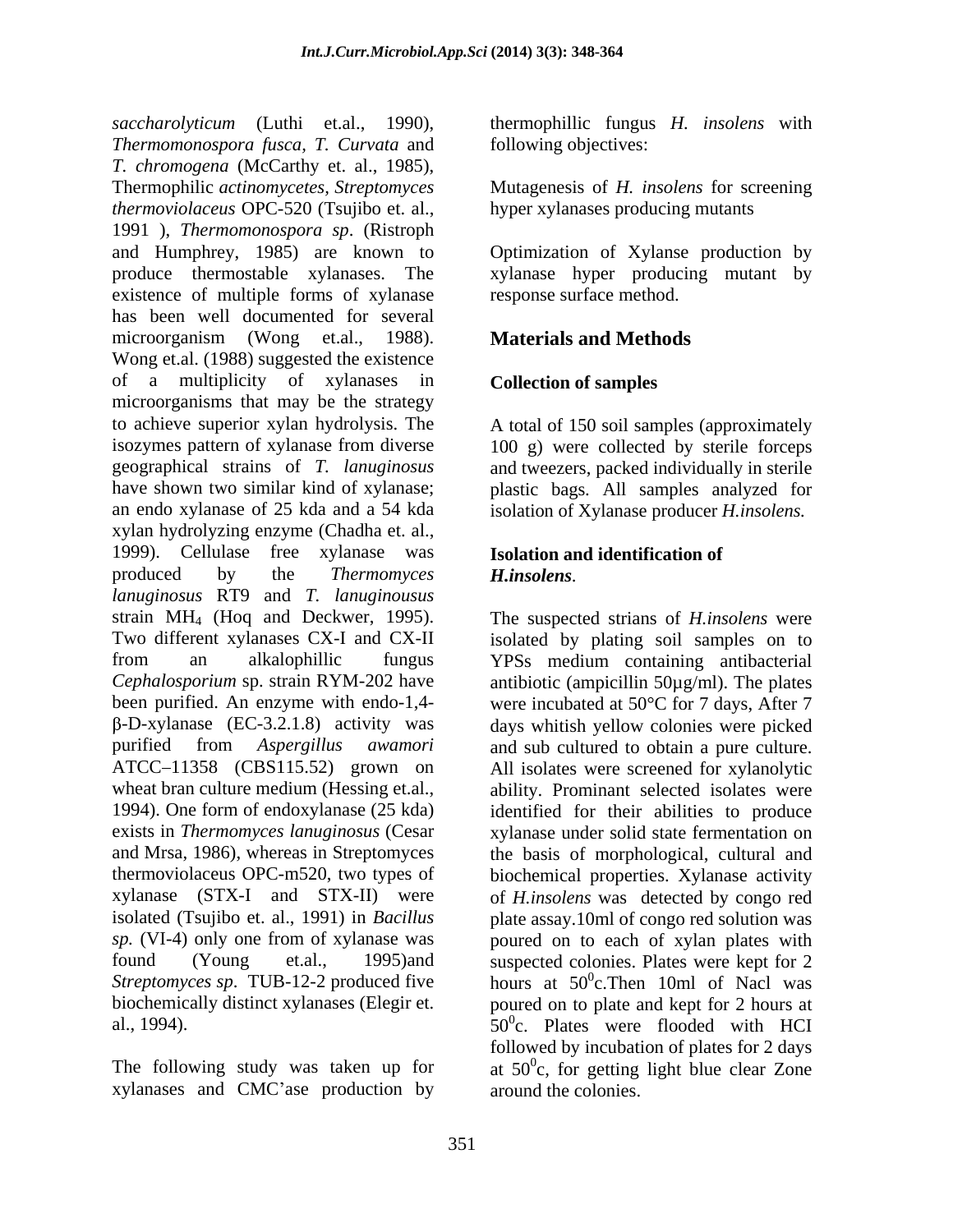Mutagenesiss of *H. insolens* strains was into xylan medium. These plates were performed for screening of hyper xylanase incubated for  $4-5$ -days at  $45^{\circ}$ C. producing mutants. Spore suspension of *H. insolens* culture was prepared in a 9 ml of **Secondary screening of the mutants on** sterilized water blank and spore count was taken  $5.15$   $X10^5$  spore/ml. Spore  $5$  spore/ml. Spore distance of 20 cm in a laminar flow. blank. The spore suspension was After the U.V. exposure, spore suspension of mutated strains was prepared and 25 ml of pre inoculum glucose medium diluted suitably  $(10^{-2}$  and  $10^{-3}$  ratio). 0.1 ml (100 ul) spore suspension of each of  $10^{-2}$  $_{\text{and}}$  10<sup>-3</sup> dilution prepared after mutagenesis aseptic conditions. Inoculum was of culture of *H. insolens* was spread on developed by incubating culture flask at for 5-7 days at  $45^{\circ}$  C in incubator. The

of culture *H. insolens* showing larger clear the mutant, hyper producer of xylanase. These mutants of *H. insolens* were finally selected for xylanase production under **Xylanase activity** solid state fermentation. Six mutants of *H. insolens* designated as 8B, 12F, 13F, 8G, 2H, 13H to be hyper producers.The

**Mutagenesis of** *Humicola insolens* selected hyper producer mutants of culture *H. insolens* were picked and transferred incubated for 4-5- days at  $45^{\circ}$ C.

# **rice straw containing medium**

suspension was subjected to U.V The spore suspension of six selected irradiation for 30 minutes using (Phillips) Mutants designated as 8B, 12F, 13F, 8G, germicidal U.V. lamp 30 w) from a 2H, 13H was prepared in sterilized water Whole process was carried out under dark. homogenized on cyclomixer and was ratio). 0.1 ml (g100 ml); (Yeast extract, 0.4g; K<sub>2</sub>HPO<sub>4</sub> of culture of *H. insolens* was spread on developed by incubating culture flask at xylan medium plates with the help of  $45^{\circ}$ C for 24 h in shaker at 200 rpm. To spreader. All these plates were incubated identify the effect of carbon source on xylanase production, production medium U.V mutagenesis of *H.insolens* resulted in containing 10gm rice straw grinded to 74% killing rate The survivors colonies of 2mm particle size mixed with 18ml of *H. insolens* (Mutants) were randomly basal nutrient medium was inoculated with picked and transferred on to xylan medium 2ml of actively growing mycelium from containing sodium deoxycholate 0.01 culture flask. The inoculated flasks were (w/v), incubated for 4-5 days of incubation incubated at  $45^{\circ}$ C under stationary of at  $45^{\circ}$ C in incubator. conditions 5-6 day. After incubation **Plate assay to screen potential xylanase hyper producer Mutants of** *H. insolens* sodium citrate buffer in flask and kept at Thirty selected hyper producing mutants thoroughly vortex to extract the xylanase. zone were picked and transferred into at  $4^{\circ}$ C for 10 minutes The supernatant xylan medium with wild type as control in was filtered through whatman No.1 filter each plate. These plates were incubated for paper. The enzymes extracts were stored 4-5- days at 45<sup>o</sup>C. The screening using in sterilized vials at  $20^{\circ}$ C. The resultant clear zone method was adopted to select clear filtrate was used for assay of blank. The spore suspension was inoculated into different flasks containing 25 ml of pre inoculum glucose medium 01g; MgSO4, 0.5g; glucose, 1.5 g ) under aseptic conditions. Inoculum was xylanase production, production medium <sup>o</sup>C under stationary fermentation spent; solid substrate was removed and transferred to 25 ml of 0.1 M  $50^{\circ}$ C for 2 hours. The contents were The sample was centrifuged at 5000 rpm  ${}^{0}C$  . The resultant xylanase and CMCase activates.

## **Xylanase activity**

The reaction mixture containing suitably diluted enzyme $(0.5ml)$  and $(0.5ml)$  of 1%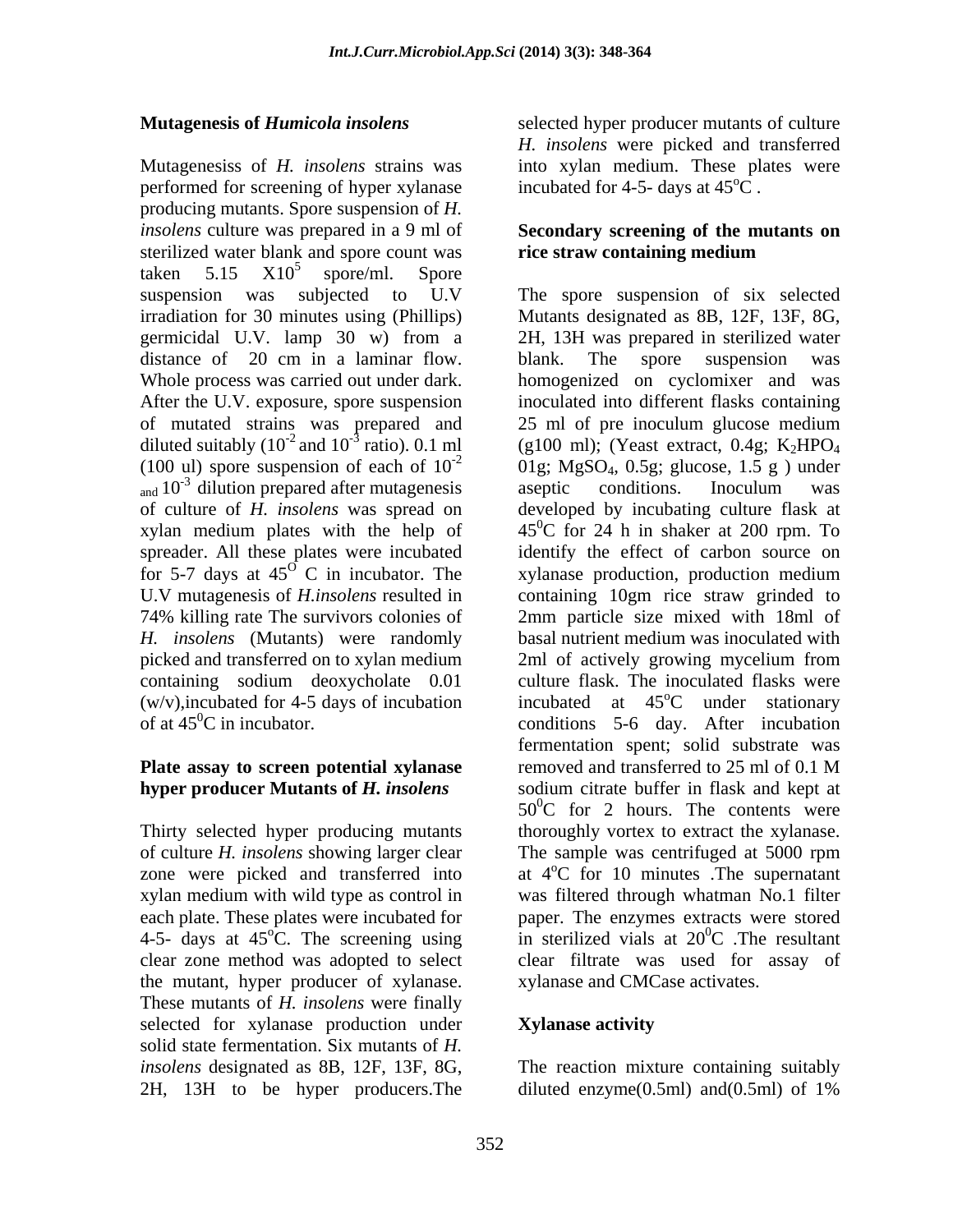solubilised birchwood xylan solution was **Results and Discussion** incubated at  $50^{\circ}$ C for 5 minute in water bath after that 4mlof DNS reagent was The results in Table.1 show the potency added and tubes were kept in boiling water index of the mutants that show higher for 10 minutes. The developed colour clear zone as compared to wild type in *H.*  (absorbance) was measured at 575nm *insolens*. The screening using clear zone using spectrophotometer. From the method showed six mutants of *H. insolens* xylanase standard curve concentration of designated as 8B, 12F, 13F, 8G, 2H, 13H the xylose released was calculated. The to be hyper producers. These mutants Xylanase activity was measured in namely *H. insolens* were finally selected international units/gm. One unit of for xylanase production under solid state xylanase activity was defined as the amount of enzyme required to release 1µmole of xylose per minute under assay **Production** of xylanase and conditions of incubation at  $50^0$ C. **Contract Conduct Conduct and Solubalised xylan was prepared by stirring mutant strains of** *Humicola insolens* birchwood xylan with 1M NaOH for 6 hours at room temperature followed by The six mutans of *H. insolens* picked were centrifugation and freeze drying the hyper producer of xylanase. The xylanase supernatant after neutralizing the alkali and carboxymethyl cellulase activities colubised bireading the material of the results and Discussion<br>
incubated at 50°C for 5 minute in water<br>
back reduced and the potency<br>
stability denote the second included and the second included and the<br>second water and t

 $X$ ylanase activity =  $\frac{1 \text{ \mu} \text{mole of xylose} \text{ released x } 2X \text{ x}}{\text{dilution factor}}$ 

The reaction mixture containing suitably units/g), respectively). The carboxymethyl diluted enzyme(0.5ml) and(0.5ml) of 1% cellulase activity of 12 F Mutant (13.71 carboxy ethyl cellulose was incubated at units/g) was found to be maximum  $50^{\circ}$ C for 5 minute in water bath after that 4mlof DNS reagent was added and tubes were kept in boiling water for 10 minutes. The 8B mutant strain of *H. insolens* was The developed colour (absorbance) was selected as (in table-2) the maximum measured at 575nm using xylanase activity was observed for mutant spectrophotometer. From the glucose 8B (517.99 units/g) which was 2.13 times standard curve concentration of the higher than that of wild type strain of *H.*  glucose released was calculated .The *insolens.* Box Behnken design with three CMCase activity was measured in variables like basal salt concentration ,pH international units/gm. One unit of and inoculum was used to test the effect of CMCase activity was defined as the these variables on the xylanase, CMCase amount of enzyme required to release activity of selected mutant 8B.*.* As shown 1µmole of glucose per minute under assay

fermentation.

## **Production of xylanase and carboxymethyl cellulose by wild and mutant strains of** *Humicola insolens*

with 1m HCL. were taken. The table.2 shows that  $\frac{d$ umole of xylose released x 2X x mutant 8B (517.99 units/g) which was Incubation time (minutes) 2.13 times higher than that of wild type **Carboxy methyl cellulase activity** by xylanase activity of 8G (432.9 units/g), **(CMCase activity)** 12 F (399.6 units/g), 13 H (362.59 maximum xylanase activity was shown by strain of *H. insolens* . This was followed units/g), 13F(307.09 unit/g), 2H(256.41 units/g) was found to be maximum amongst the screened mutant.

> and inoculum was used to test the effect of in the table-3, three different basal medium were selected at three concentrations( $2.5x$ ,  $5.0x$ ,  $7.5x$ ) and mixed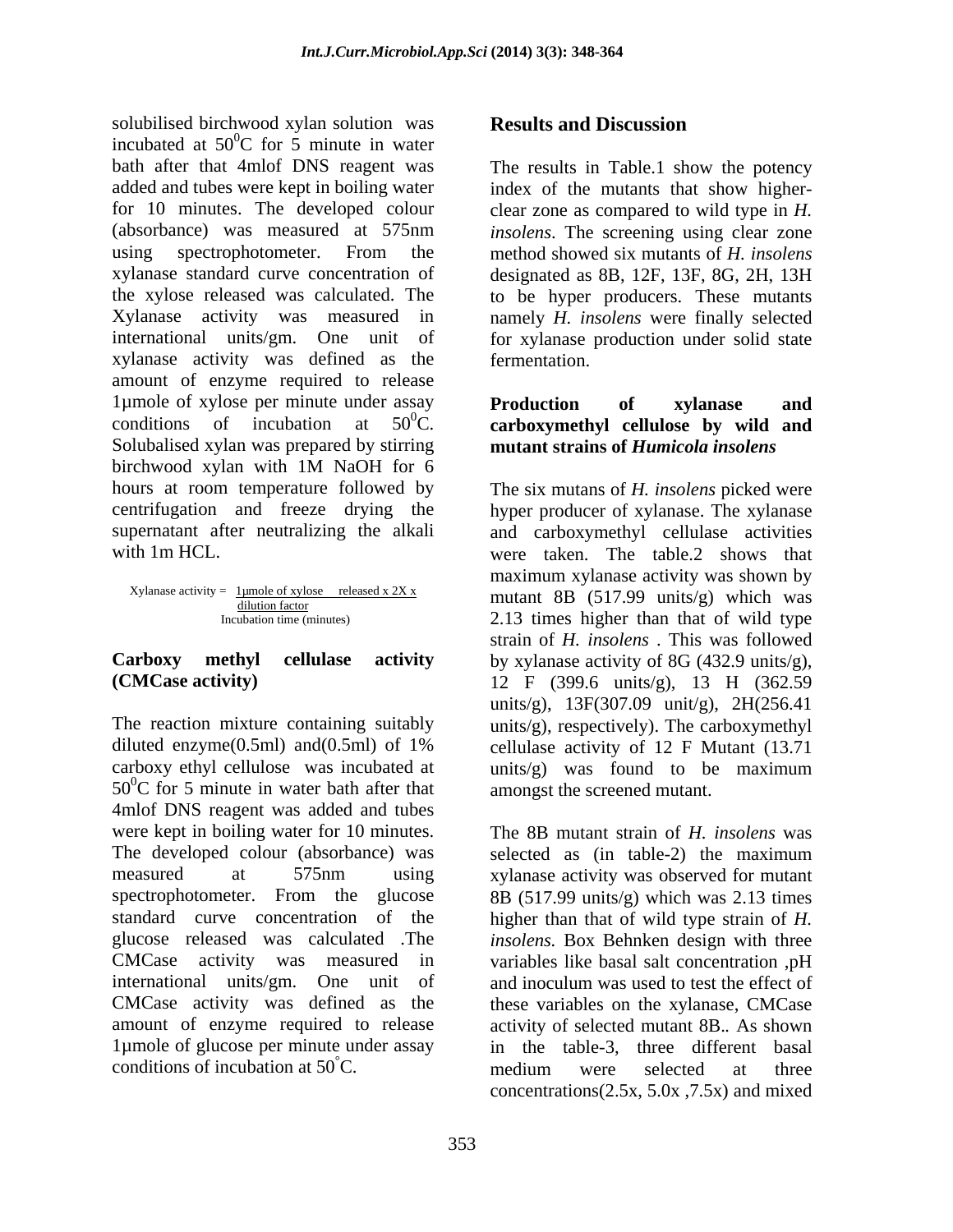with different proportions of inoculums size(5. 15x10<sup>-6</sup> 1. 30x10<sup>-6</sup> 1. 95x10<sup>-6</sup>) at three different pH(4.5,5.5,6.5). squared effect

7.5 X, pH was 5.5 and inoculums 1 ml were used for it. The CMCase activity was much higher (25.10) when medium Where G = Predicted response,  $\beta_0$  = concentration was 7.5 X, pH was 5.5 and Constant,  $X_1 =$  Basal medium,  $X_2 =$  pH, inoculum level was 3ml.  $X_3$  = Inoculum.

## **Xylanase production by 8B mutant of**  *H. insolens*

A xylanase hyper mutant of *H. insolens* set of coefficients namely xylanse, (8B) was used. The box Behnken design CMCase activity were determined. used in the present study was intended to determine the optimization level. Coefficients of regression for Response surface methodology (RSM) **production of xylanase and CMCase by** using thebox Behnken design of H. insolens experiments was used to develop a mathematical correlation between the The coefficients of regression model for effect of basal medium concentration pH xylanase and CMCase as function of basal and inoculum level on the xylanase, medium concentration, pH and inoculums CMCase by the mutant 8B of *H. insolens*. were reported in Table 6. To predict the A class of three level of complete factorial relationship between independent variable design for the determination of parameters X1, X2, X3,regression analysis was in a quadratic model was developed by performed and the mathematical Box Behnken design (Box and behnken 1960). The behavior of the system is variable was approximated by the explained by quadratic model equation:  $G = \beta_0 + \sum \beta_i X_i + \sum \beta_{ii} X_i^2 + \sum \beta_{ijh} X_i X_j X_h$  For Xylanase  $G = 12807 + 379$  $X_i + \sum \beta_{ii} X_i^2 + \sum \beta_{ijh} X_i X_j X_h$  For Xylanase G=12807+379  $2+\sum \beta_{ijk} X_i X_j X_h$  For Xylanase  $G=12807+379$ 

1.  $30x10^{-6}$ , 1.  $95x10^{6}$ ) at offset term,  $\beta_i$  = linear effect,  $\beta_{ii}$  = Where G = predicted response,  $\beta_0$  = squared effect **state** squared effect

**Optimization** of **Xylanase** and The three chosen critical variables were **carboxymethyl cellulase production by** designated as X1, X2 , X3 , respectively. **8B mutant of** *Humicola insolens* **using** The low middle and high concentration **response surface method** levels of each variables was designated as Optimization of the production of xylanase the Table 3 . The actual design of and carboxymethyl cellulase activities of experiment is listed in Table 4. The three mutant 8B was taken up*.* The xylanase and significant independent variables i.e. X1 CMCase activity avd  $\beta$  Glcucosidase of 8  $X2$ , X3, and the mathematical relationship B mutant using three different variable in of the response G to these variables was different combination was varied. The approximated by the quadratic model result in the table 5 showed that xylanase equations ( Box 1962 ; Box and Wilson activity of 8B was much higher (1269.80  $1957$ ; Box and Behnken 1960).  $G = \beta_0 +$ units/g) when medium concentration was  $\beta_1 X_1 + \beta_2 + X_2 + \beta_3 X_3 + \beta_{11} X_1^2 + \beta_{22} X_2^2 + \beta_{31} X_3^2$ -1 , 0 and +1 , respectively and listed in  $^{2}$ +  $\beta$  22 $X_{2}^{2}$ +  $\beta$ <sup>2</sup>+  $\beta$  $33X_3^2 + \beta_{12}X_1X_2 + \beta_{13}X_1X_3 + \beta_{23}X_2X_3$ 

Where G = Predicted response,  $\beta_0$  = Constant,  $X_1$ = Basal medium,  $X_2$ = pH,<br> $X_3$ = Inoculum,

**Response surface regression analysis for**  $\beta_{12}$ ,  $\beta_{13}$ ,  $\beta_{23}$  = Cross product coefficients **coefficients** 

> Using multiple linear regression analysis a set of coefficients namely xylanse, CMCase activity were determined .

## **Coefficients of regression for** *H. insolens*

 $X_h$  For Xylanase  $G=12807+379$ were reported in Table 6. To predict the relationship between independent variable performed and the mathematical relationship of the response G to other variable was approximated by following quadratic model equation: For Xylanase G=12807+379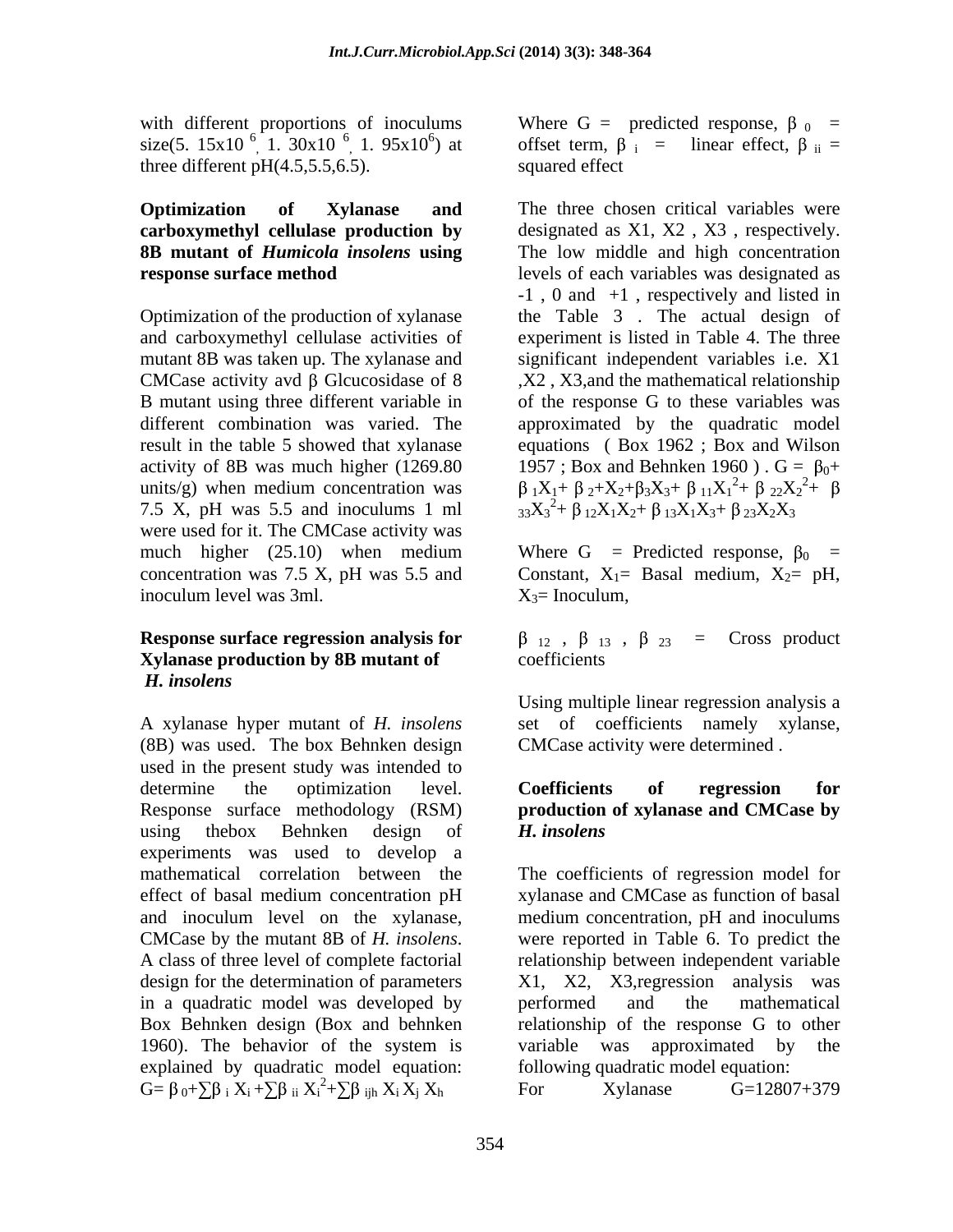$X_1+4216X_2+849_X3-4X1^2-28^3X_2^2+316X_3^2-51X_1X_2-44X_1X_3-373X_2X_3$ 

data and were significant. The results in 93.9%, respectively. Cobs containing liquid medium (Bernmet

As in the figures (2-7) among the lanuginosus also produce very high independent variables, pH showed the amounts of xylanase in solid state most prominent effect followed by basal medium concentration and inoculums found to produce comparatively low level. The pH and inoculums level showed amounts of xylanase (243.09 units/g DW significant effect both in linear and substrate) during solid substrate squared terms, whereas basal medium fermentation on rice straw, and therefore, concentration showed significant effect in this industrially important fungus was linear terms only. The pH in interaction subjected to u.v. mutagenesis and with inoculums level showed highly screening. Mutagenesis for improvement significant effect on xylanase activity (p of xylanase activity has been reported in <0.002). . T. lanugisnosus (Chadha et al., 1999) A

The effect of pH, inoculum level and basal CMCase activities is illustrated with increasing the pH from 4.0 to 5.5 and further increase resulted in decrease in the Usually for isolation of xylanase hyper enzyme activities. The xylanase activity progressively increased with the increase around colonies on xylan containing in basal medium Concentration, whereas, medium, flooded with congo red dye was reverse was true in xylanase. Lower in use . Therefore, a plate assay methods Inoculum level showed higher xylanase as has been found to be objective and useful well as CMCase activities.  $\qquad \qquad$  in selecting the potential hyper producing

Interest has been growing in xylanase free The plate assay method has been of the cellulase to remove xylans quantitatively used for screening amylase selectively from ligno cellulosic material hyper producer as well as picking without effecting the cellulose, fiber catebolite repression resistant and strength. Xylanases from Aspergillus flavipes are also used in bio bleaching of (Rubinder et al. 2000). The best selected high grade cellulosic pulps. hyper producing *H. insolens* mutant 8B

 $-28^{3}X_{2}^{2}+316X_{3}^{2}$  The xylanases from Theromphilic fungi  $51X_1X_2 - 44X_1X_3 - 373X_2X_3$  are being studies extensively, because of For CMCase  $G=122.5+8.7X_1+49.1X_2$  their potential use in paper and pulp,  $22.8X_3$ - $0X_1^2$ -3.4 $X_2$ +7.8 $X_2^3$ -1.5 $X_1X_2$ - textile and cereal breakfast industry.  $0.1X_1X_3-1.4X_2X_3$  Humicola insolens has an efficient All models correlated well with measured in deinking of recycling paper as well as the Table 6.showed that the R2 Table for effect ( Franks et. Al., 1996 Onishi et. al, xylanase and CMCase activities as a 1997.) T. lanuginouses, is an excellent function of basal medium concentration, source of enzyme that produces up to 2880 pH and in inoculums was 90.7% and units/ml of xylanase when grown in corn medium concentration on xylanase and filanatus (Stephens et al, 1991). Potentially celluloytic system which finds application dyed cellulosic fabreics for stone wash cobs containing liquid medium (Bernmet et. Al, 1997. T. aurantiacus and T. fermentation. Humicola insolens, was amounts of xylanase (243.09 units/g DW substrate) during solid substrate niger (kim et al, 1996), Penicillium Pinophilum (Wood et al, 1992), Coprinus important from industrial viewpoint.

> producing strains, clear zone formed strains.

catebolite repression resistant and constitutive mutants/recombinants strains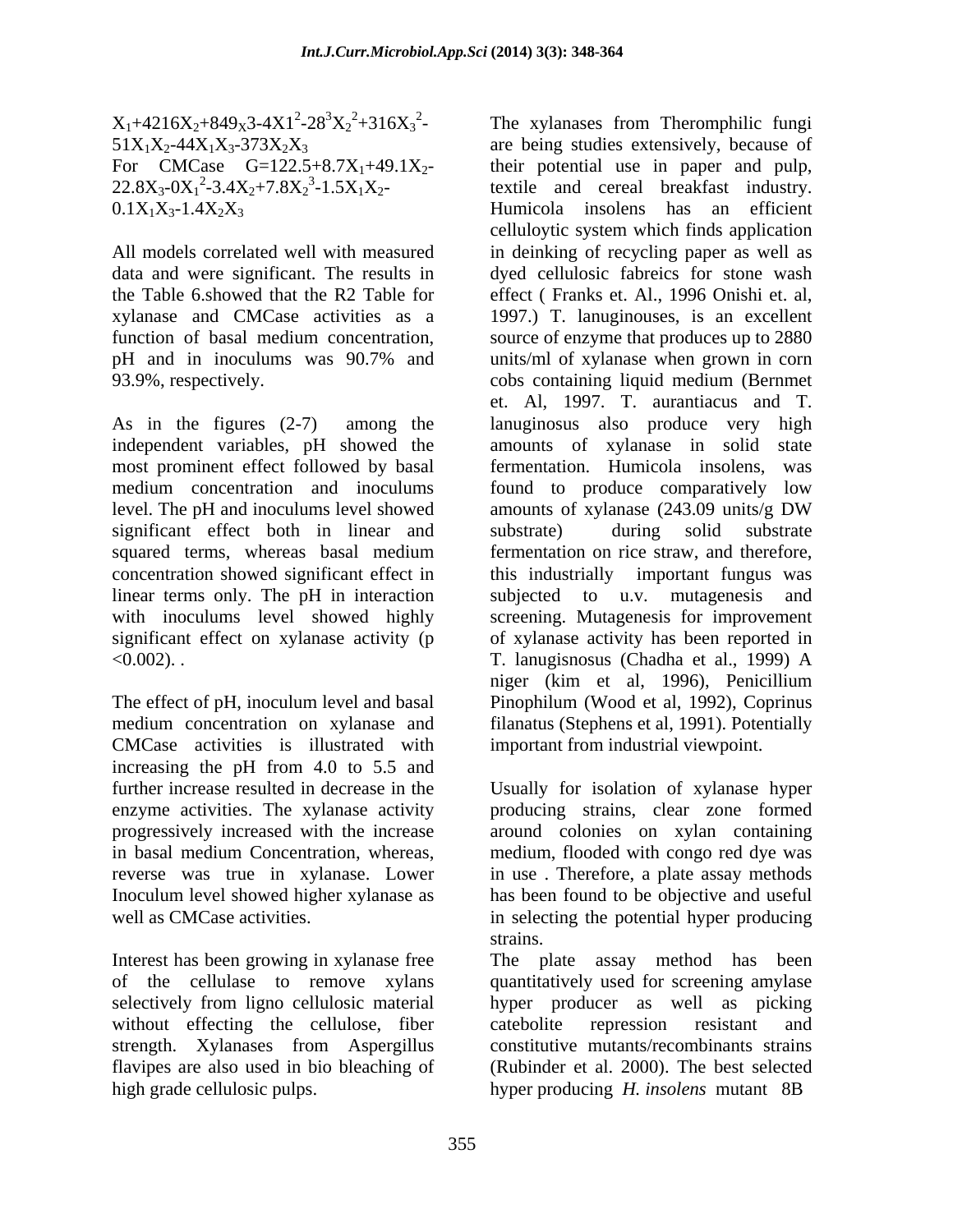

**Fig.1** (A-H) Xylanense Activity shown y the different mutants of *Humicola. Insolens*

| Strain         | <b>Colony diameter</b> | <b>Clear zone diameter</b> | <b>Potency Index</b> |
|----------------|------------------------|----------------------------|----------------------|
| Wild           | $0.6\,$                | $0.8\,$                    | 1.33                 |
| 7A             | 1.2                    | 1.7                        | 1.44                 |
| 9A             | 1.2                    | 1.7                        | 1.41                 |
| 10A            | 1.2                    | 1.7                        | 1.41                 |
| 14A            | 1.2                    | 1.8                        | 1.5                  |
| 6B             | 1.4                    | 1.9                        | 1.35                 |
| 8B             | 1.2                    | 1.7                        | 1.41                 |
| 15B            | $0.8\,$                | 1.6                        | 2.0                  |
| 3C             | 0.7                    | 1.8                        | 2.57                 |
| 12C            | 1.1                    | 1.7                        | 1.54                 |
| 13C            | 1.1                    | 1.7                        | 1.54                 |
| 6D             | 1.1                    | 1.7                        | 1.54                 |
| 14D            | 1.0                    | 1.5                        | 1.5                  |
| 15D            | 0.9                    | 1.5                        | 1.66                 |
| IE             | $0.8\,$                | 1.5                        | 1.66                 |
| IE             | 0.8                    | 1.5                        | 1.87                 |
| 11 E           | 0.8                    | 1.5                        | 1.87                 |
| 15E            | 0.3                    | 0.8                        | 2.66                 |
| 4F             | 0.4                    | 1.0                        | 2.5                  |
| IIF            | 0.4                    | 0.9                        | 2.25                 |
| 12F            | 0.3                    | 0.8                        | 2.66                 |
| 13F            | 0.4                    | 0.8                        | 0.2                  |
| 6G             | $0.4\,$                | 1.1                        | 2.75                 |
| 8 G            | 0.5                    | 0.1                        | 2.0                  |
| 14G            | 0.9                    | 1.5                        | 1.66                 |
| I <sub>H</sub> | $0.6\,$                | 1.3                        | 2.16                 |
| 2H             | 0.8                    | 1.5                        | 1.87                 |
| 4 H            | $0.6\,$                | 1.4                        | 2.33                 |
| 6 H            | 0.5                    | 1.3                        | 2.6                  |
| 8H             | 0.6                    | 1.3                        | 2.16                 |
| 13H            | $0.8\,$                | 1.3                        | 1.62                 |
| 15H            | 0.7                    | 1.3                        | 1.85                 |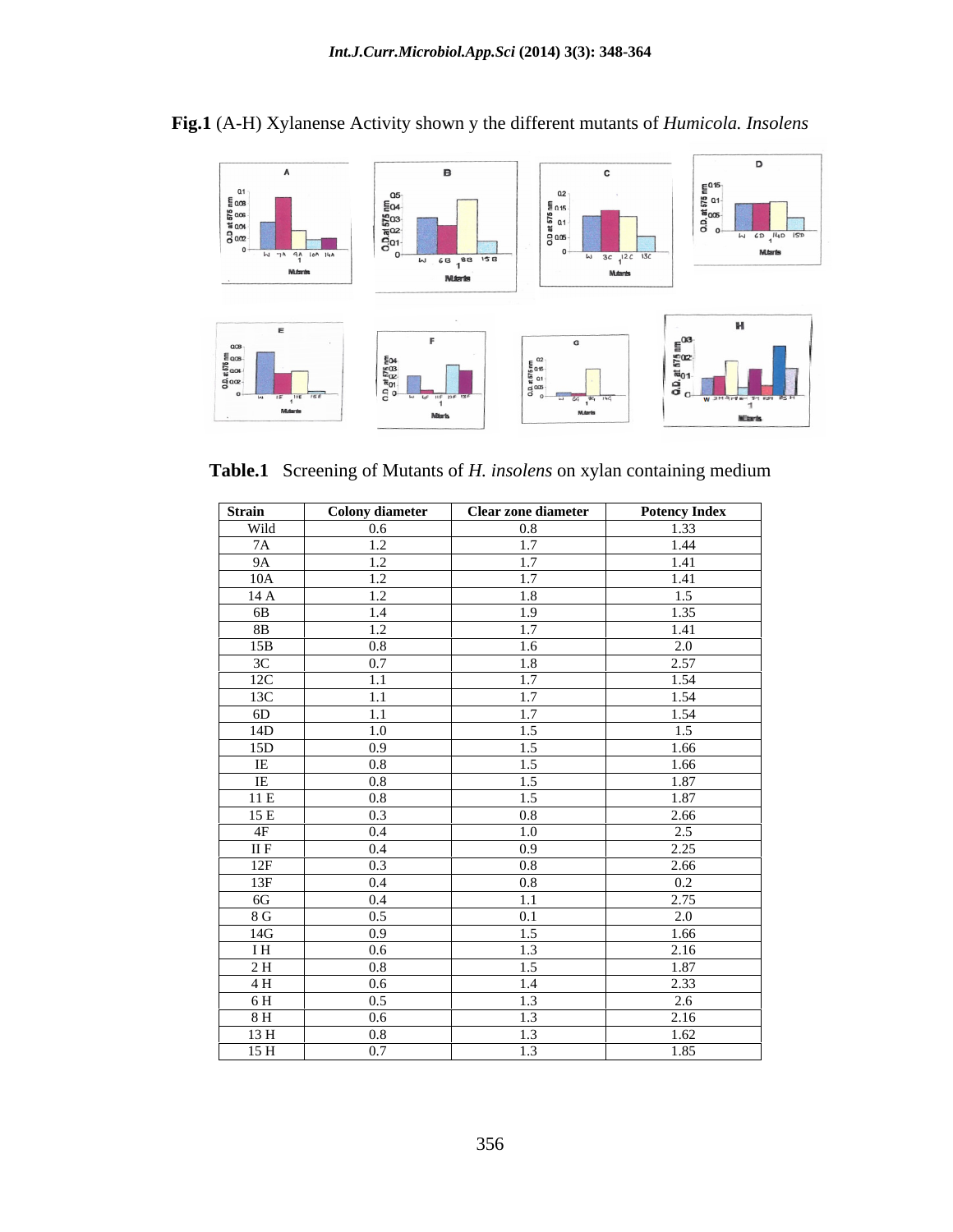| <b>Mutant /Strain</b> | <b>Xylanase Activity</b> | <b>CMcase activity</b> |
|-----------------------|--------------------------|------------------------|
| Wild Type             | 243.09                   |                        |
|                       | $\Omega$                 |                        |
|                       | 207.00                   | 11.034                 |
|                       |                          |                        |
|                       | 256.47                   |                        |
|                       | 5170                     |                        |
| 12T                   | 20000                    |                        |

**Table.2** Production of solid substrate fermentation Enzyme activity (International units/g)

**Table.3** The three level of variables chosen for trails

| <b>Basal Medium Concentration</b> |                                    | <b>Inoculum levels</b> |
|-----------------------------------|------------------------------------|------------------------|
| (X1)                              | (X2)                               | (X3)                   |
| $\sqrt{2}$<br>_____               |                                    | 5.15 $x10^6$           |
| $F \cap T$<br>________            | $\sim$ $\sim$ $\sim$ $\sim$ $\sim$ | 1. $30x10^6$           |
| 7. EV<br>$\cdots$                 |                                    | $1.95x10^{6}$          |

| Table.4 The<br>Box | x Behnken design with three independent variables |  |  |  |  |
|--------------------|---------------------------------------------------|--|--|--|--|
|                    |                                                   |  |  |  |  |

| <b>Trial No.</b> | <b>Basal Medium (X1)</b> | pH(X2) | Inoculum level in ml $(X3)$ |
|------------------|--------------------------|--------|-----------------------------|
|                  |                          |        |                             |
|                  | 2.5X                     | 4.5    |                             |
|                  | 7.5X                     | 4.5    |                             |
|                  | 2.5X                     | 6.5    |                             |
|                  | 7.5X                     | 6.5    |                             |
|                  | 2.5X                     | 5.5    |                             |
|                  | 7.5X                     | 5.5    |                             |
|                  | 2.5X                     | 5.5    |                             |
|                  | 7.5X                     | 5.5    |                             |
|                  | 5X                       | 4.5    |                             |
| 10               | 5X                       | 6.5    |                             |
| 11               | 5X                       | 4.5    |                             |
|                  | 5X                       | 6.5    |                             |
| $\frac{12}{13}$  | 5X                       | 5.5    |                             |
| 14               | 5X                       | 5.5    |                             |
| 15               | 5X                       | 5.5    |                             |
| 16               | 5X                       | 5.5    |                             |
| 17               | 5X                       | 5.5    |                             |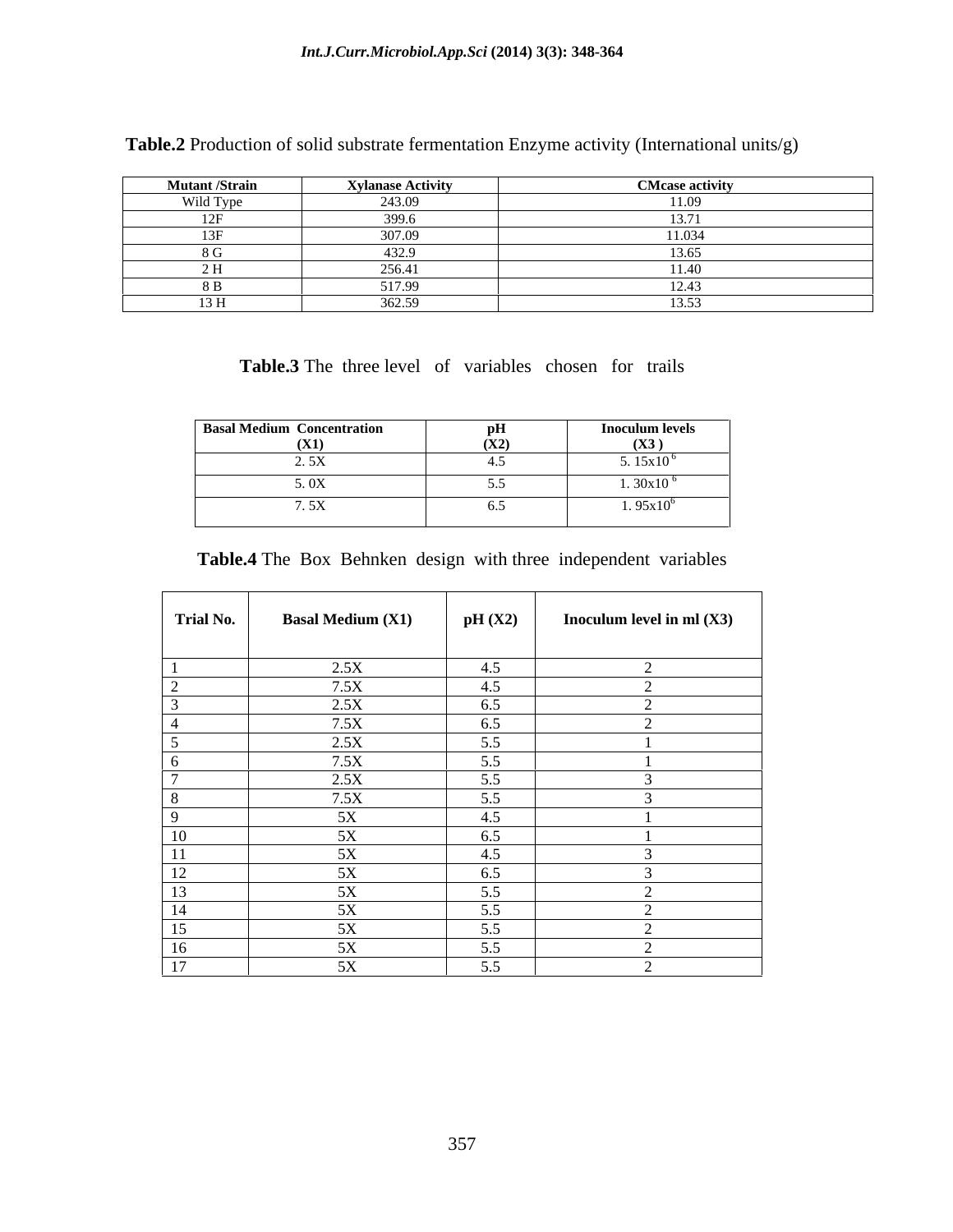| S.No     | $\mathbf{C1}$ | C <sub>2</sub> | C3       | C4              | C5                                                               |
|----------|---------------|----------------|----------|-----------------|------------------------------------------------------------------|
|          | Medium<br>(X) | $\mathbf{p}$ H | Inoculum | <b>Xylanase</b> | <b>CM Case</b>                                                   |
|          | 2.5           | 4.5            |          | 163.75          | 6.55                                                             |
|          | 7.5           | 4.5            |          | 149.65          | 13.00                                                            |
|          | 2.5           | 6.5            |          | 723.70          | 19.00                                                            |
|          | 7.5           | 6.5            |          | 196.10          | 10.95                                                            |
|          | 2.5           | 5.5            |          | 1118.10         | 21.45                                                            |
|          | 7.5           | 5.5            |          | 1269.80         | 24.50                                                            |
|          | 2.5           | 5.5            |          | 763.65          | 23.50                                                            |
|          | 7.5           | 5.5            |          | 479.50          | 25.10                                                            |
| $\Omega$ |               |                |          |                 |                                                                  |
|          | 5.0           | 4.5            |          | 275.50          | 19.00                                                            |
| 10       | 5.0           | 6.5            |          | 1100.00         | 22.40                                                            |
| 11       | 5.0           | 4.5            |          | 950.00          | 21.20                                                            |
| 12<br>12 | 5.0           | 6.5            | $\sim$   | 299.00          | 19.00                                                            |
| 13       | 5.0           | 5.5            |          | 588.00          | 17.00                                                            |
| 14       | 5.0           | 5.5            |          | 625.00          | 11.00                                                            |
| 15       | 5.0           | 5.5            | $\sim$   | 635.00          | 16.20                                                            |
| 16       | 5.5           | 5.5            |          | 621.50          | 16.55                                                            |
| 17       | 5.0           | 5.5            |          | 621.50          | 13.70                                                            |
|          |               |                |          |                 |                                                                  |
|          |               |                |          |                 |                                                                  |
|          |               |                |          |                 |                                                                  |
|          |               |                |          |                 | Fig.2 Effect of Basal Medium concentration on xylanase activity. |

**Table.5** Production of xylanase and CMCase by selected mutant 8B using three different variable (Medium concentration, pH, Inoculum).

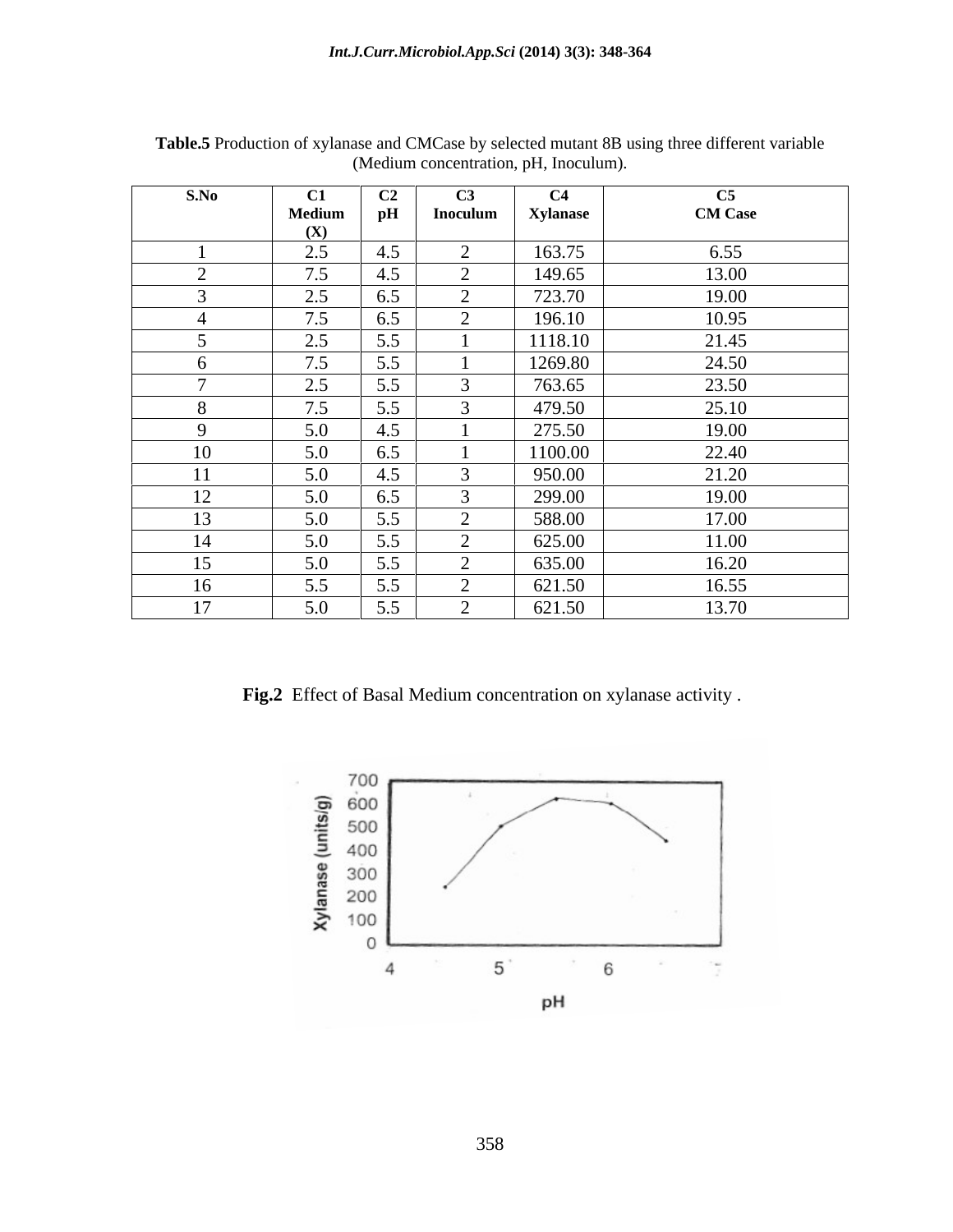**Fig.3** Effect of pH on xylanase activity.



 **Fig.4** Effect of Inoculum level on xylanase activity



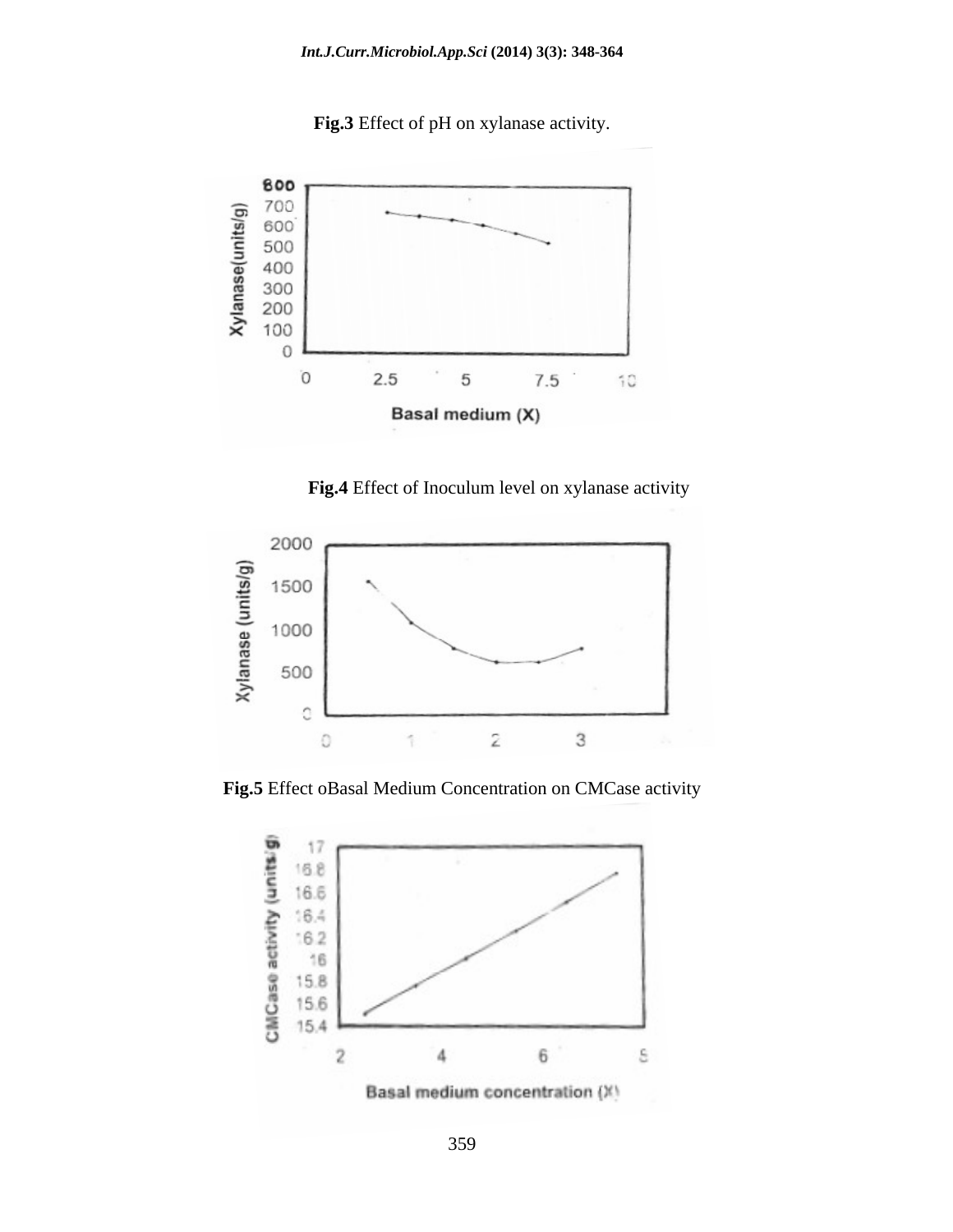**Fig.6** Effect of pH on CMCase activity



 **Fig.7** Effect on Inoculum level on CMCase activity



 **Inoculation Level**

| Term                              | <b>Xylanase</b> | <b>CMCase</b> |
|-----------------------------------|-----------------|---------------|
| Constant                          | $-12807$        | $-122.5$      |
| <b>Basal Medium Concentration</b> | 397*            | $9.7**$       |
|                                   | $ 4216*** $     | 49.1***       |
| Inoculum                          | 849*            | $-22.8**$     |
| Medium concentration X medium     |                 | $-0.0$        |
| concentration                     |                 |               |
| pH X pH                           | $-283**$        | $-3.4**$      |
| Inoculum X Inoculum               | $316**$         | $7.8***$      |
| Medium concentration X Inoculum   |                 |               |
| $\vert$ pH X Inoculum             | $-373***$       |               |
|                                   | 90.7%           | 93.9%         |

**Table.6** Coefficients of regression for production of xylanase and CMCase by *H. insolens*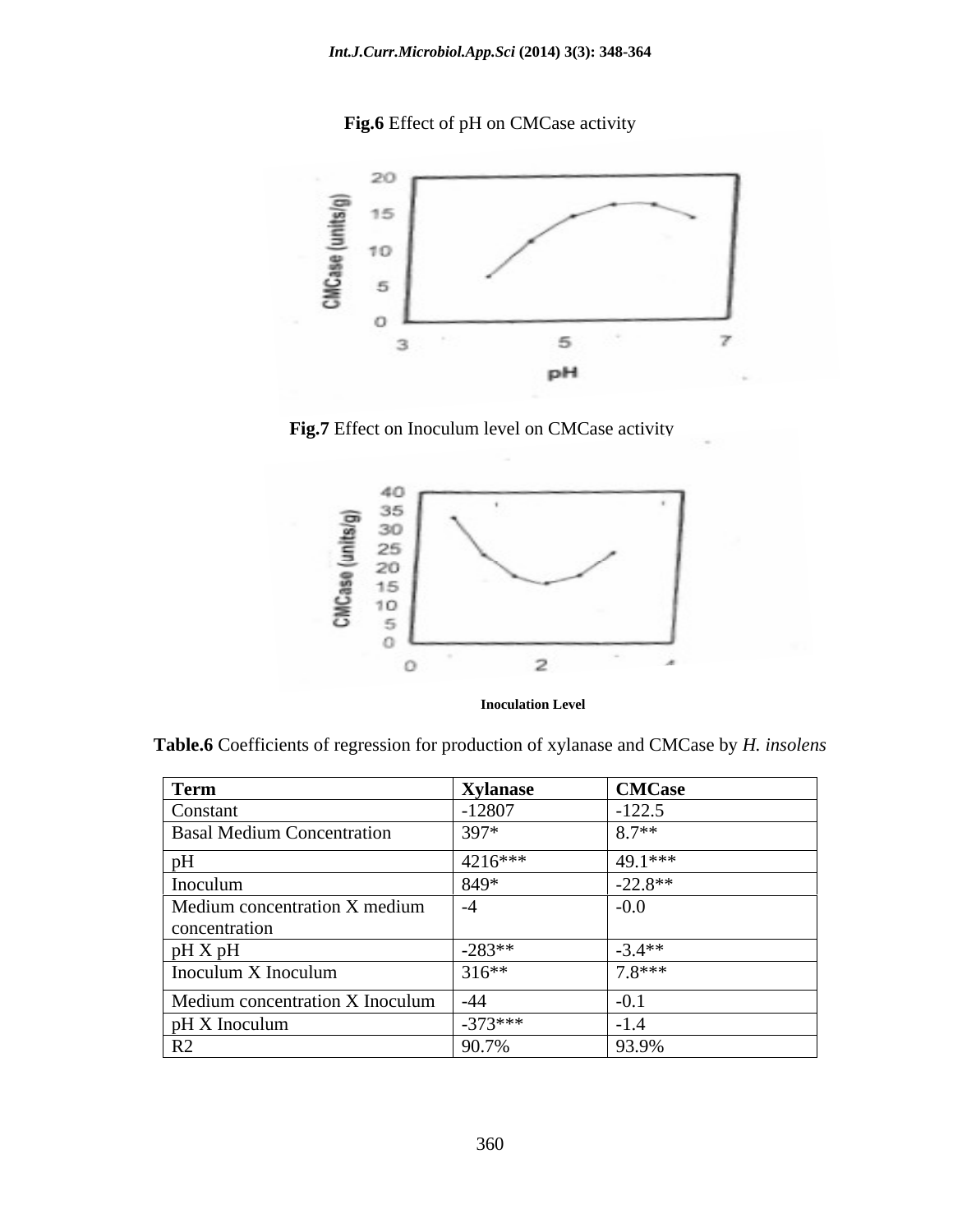using response surface methodology (Box concentration, component comprising of GBehnken) employing three independent yeast extract,  $KH_2PO_4$ ,  $K_2HPO_4$ ,  $MgSo_4$ variables i.e. pH, inoculums level and had a negative effect. Lower requirement basal medium concentration during solid for such medium component favoured the state fermentation of rice straw as carbon xylanase production and process source. Rice straw was the most suitable economics . Since production of microbial carbon source for production of xylanase enzymes has a large impact on overall by *H. insolens* (Aujla, 1998). The Mutant process economy, it may be desirable to 8B screened on the rice straw produced use thermophillic microorganisms which two folds higher xylanase activity as compared to wild strain. Further thermostable enzyme while growing on optimization of xylanase production was carried out using Box Behnken design and diverse application of xylanases and their interaction of three variables pH, basal sources suggests that novel strains must be medium concentration and inoculums isolated and screened from nature to meet content on the xylanase production and the ever-growing demand of this important inoculums content on the xylanase enzyme. Present study can be proved production was analysed. The regression beneficial for stain development using analysis showed pH to be the most approach of mutagenesis for improved important parameter influencing xylanase production. A ph of 5.5 was optimum for xylanse production by *H. insolens*, whereas, <sup>a</sup> pH of 6.5 and 8.5 were found to be optimum for production of xylanase by *T. lanuginosus* and *Fusarium oxysporum*, respectively (Hoq et al, 1994;<br>
characterization of thermostable xylanase by<br>
christakonoulos et al. 1996) It was found Thermomyces lanuginosus and christakopoulos et al., 1996). It was found that inoculums raised from an initial spore count 5.15 x  $10^5$  / ml was most suitable for xylanase production, increased spore concentration had a negative impact on the xylanase production. It was observed that inoculum grown using  $5.15 \times 10^{5}$ , spore<br>formed very small pellets after 24 brs of Antranikian, G. 1996. Production and formed very small pellets after 24 hrs.of Antranikian, G. 1996 Production and characterization of amlyolytic and growth in glucose medium and that with<br> $\frac{1}{2}$  indicate integration of any any and the growth in gracose including and that with<br>high spore count i.e.  $1.3x \times 10^6$  and  $1.95x \times 10^6$  are hyperthermophilic archaeon pyrodictium / ml ,the growth of pellet was more of mycelial branching type. Our study showed that it may be the morphology of inoculums that played an important role in the xylanase production. We found that an and Cellulase free xylanase production by<br>Thermophilic Bacillus licheniformis A 99. interaction between pH and inoculums was significant and at pH of 5.5 and lowest level of inoculum was best for achieving very high activity to the extent of (1269.89

was optimized for xylanase production units/g DW.) The increasing basal medium xylanase production and process produce appreciable amount of cheap lignocellulosic substrate. quality and quantity of xylanase

## **References**

- Alam, M.M, Gomes , 1. Mohiuddin, G and Hoq , M.M, 1994 . Production and characterization of thermostable xylanase by Thermomyces lanuginosus and Thermoascus aurantiacus grown on lingo cellulose. Enz. Micro. Technol. 16:298-302 .
- / ml was most suitable for Anand , L. and vithyathill , P.L. 1990 . Production of extracellular xylanase by thermophilic fungus Humicola lanugunosa Bunce: Indian . J. Exp. Biol. 25: 434 – 437.
	- 5, spore Andrade, C.M., Morana , A ., de Rosa, M., and  $1.95 \times 10^6$   $\qquad \qquad \text{xyianoiyac}$  enzyme from the Antranikian , G. 1996 . Production and characterization of amlyolytic and xylanolytic enzyme from the hyperthermophilic archaeon pyrodictium abyssi. First International Conference on Extremophilies, Estoril , Portugal, 2-6 June 1996 , Book of Abstracts: 98 .
		- Archana , A and Satyanarayana , T. 1998 Cellulase free xylanase production by Thermophilic Bacillus licheniformis A 99 . Ind. J. Microbial . 38: 135 - 139.
		- Aujla , R 1998 . Production of xylanase by H. insolens. M. Sc. Hons . Thesis submitted to G . N . D . U ., Amritsar .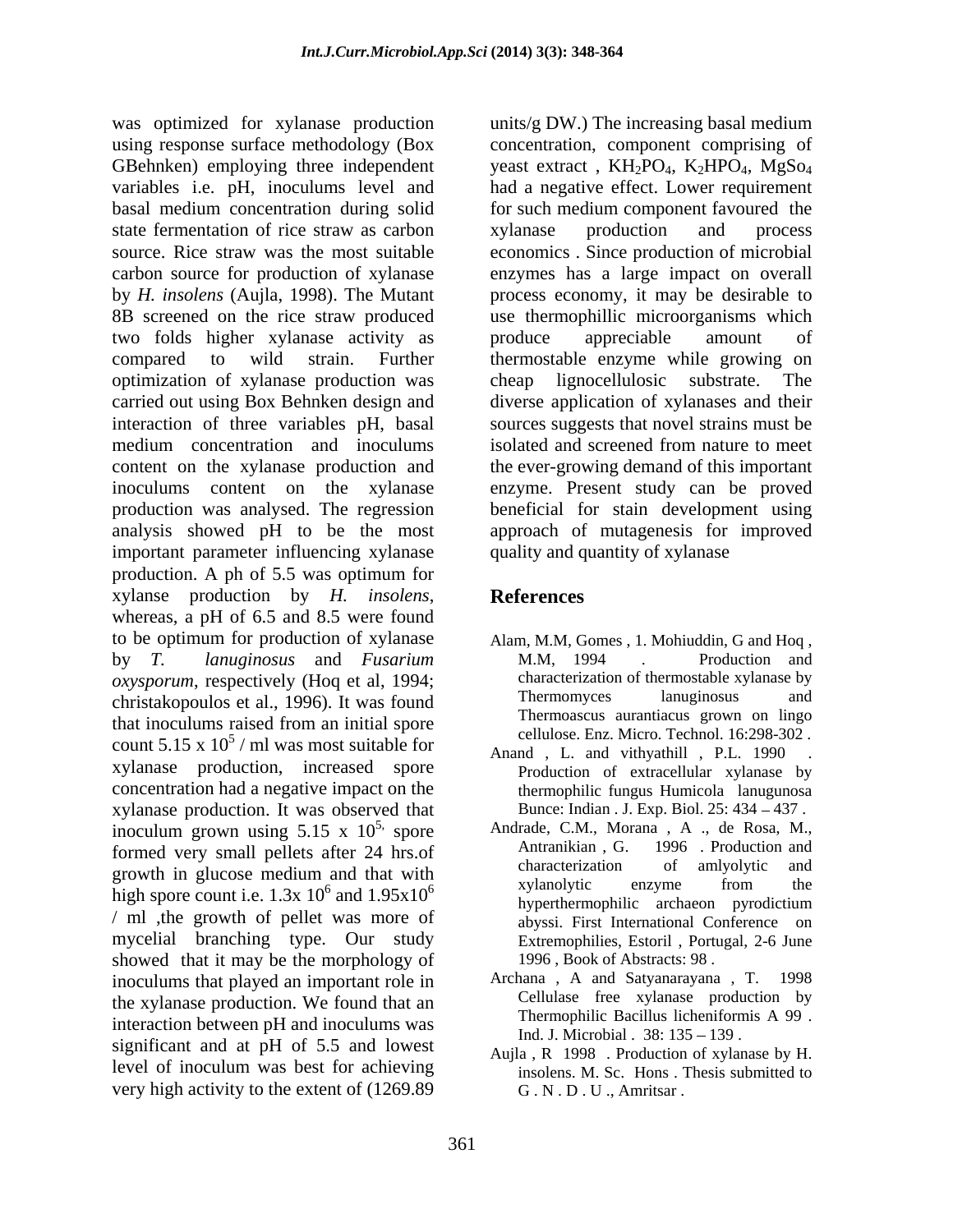- Effect of pH on the Production of xylanase
- Bennett , N. A. , Ryan, J. , Biely , P., Vrsanska , D., Christokopulas , P ,. Katapodis , P., properties of an endoi xylanase purufued Lanuginosus ATCC 46882 .Carbohydrates
- Bhalla, T.C., and monica , J 1993 . Production
- Biely, P.1985 . Mirobial xylanolytic system . 954-959
- Subtractes , Micro organisms, enzynes and
- Biswas ,  $S R$  Jana , S. C. Mishra , A.K Nanda, G. 1990 . Production , purification and
- Buchert , J. , Tenkanan , M, Kentelinen, A , and vikari, L. 1994 Application of xylanase in 18:261-267. the pulp and paper industry . Bioresource. Chareib, M and Nour, M.M. 1992. Purification
- Cesar ,T. And Mishra , V. 1996 . Purification and properties of the xylanase production by  $569-576$ .
- Chadha B.S., singh S., Arvind and saini, H.S lanuginosus Acta. Microbiol pol. 45: 492-
- Chadha, B.S., kaur, J., kaur, R., saini, H.S and singh, S.1999. Xylanase production by wild
- Conard 1981, Enzymatic hydrolysis of xylqan 1. Biotechnol. Lett. 3: 345-350. r.F.M 1994. Isolation and characterization of
- Bailey , M . J. , Buchert, J. and viikari , L 1993 . Daniel, A.S, vanat, M.I, whitehead, T. R., Flint, by Trichoderma reesie on xylan and xylanase gene from prevotella rumini cola in cellulose based media . Appl . Microbiol . Bacteroides vilgatus, B. uniformis and Biotechnol . 40: 224 229 . prevotella prevotella ruiniocla. J. Appl. H.J. 1995. Expression of cloned cellulose/ Bacteriol. 79, 4 : 417-424.
	- M., Kremnicky, L., Macris, B,J kekas. Dekker, R.F.H. 1985. Bidergradation of claeyssems , M., Nerineksm w., Ntuma, M .K .B. 1997 . Biochemical and catalytical Higuchi, t., ed.. Academic press, New York Dekker, R.F.H. 1985. Bidergradation of hemicelluloses in : biosynthesis and biodegratation of wood components. : 505-531.
	- from the culture filterate of Thermomyces. Dekker, R.F.H., and Richards, G.N. 1976. Records .306 : 445 – 455 . The result of action and mode of action. Adv. Hemicelluases : their occurance, purificteion Carbohydr. Chem.. biochem 32 : 252-257.
	- of cellulose and xylanase by Truchderma Elegi9r, G., sykes, M. and Jefferies, T.W. 1995. viride and Aspergillus spp . On apple Differantial and synergistic action of pomace . Indian J . of Microbiology .334 streptomyces endoxylanase in prebleaching :253 290 . of kraft pulps. Enz. Microbial. Technol. 17 : 954-959
- Trends biotechnol. 11 : 286 290 . Franks, N.E., Bazewicz, S.E., Holm, H.C 1996. Bisaria . V.S. and Ghose , T.K. 1981 Removing inks, coatings and toners from Biodegradation of cellulosic Materials : Removing inks, coatings and toners from printed paper. Derwent Biotechnol. Abstracts.
	- products. Enz. Microb . Technol . 3 P: 90 Gamerith, G, Groicher, R, Zelinger, S., Herzog, 102 . P., Kubicek, C.P. 1992. Celluase poor xylanase produced by Trichoderma resei Rut C-30 on hemicelluloses substracts.
	- characterization of xylanase from a Garg, A.P., Mccarty, A.J., and Roberts, J.C. hyperxylanolytic Mutant of A ochraceus . 35 1996. Biobleaching effect of streptomyces . 3 : 244 51 . thermoviolaceus xylanase preparation on birchwood kraft pulp. Enz. Microb. Technol. 18: 261-267.
	- Technol . 50 : 65 72. Ghareib, M and Nour, M.M. 1992. Purification and general properties of xylanase from aspergillus terrus. Zentrable. Microbiol. 147: 569-576.
	- T. languginousus . Enz . Mirco Technol . 19 Gomes, J., Goems, I., Kriener, W.. Esterbaure : 289 = 296 . and steriner, W. 1993. Production of high 1996. Mutagenesis for Hyperproduction of by a wild strain. Thermomycce. extracellular amylase by Thermomyces Ianuginousus using bricheech wood xylan. J. level of cellulose free thermostable xylanase by a wild strain. Thermomycce. Biotechnol. 30: 283-293.
	- 498. **Grajek, W** 1987. Production of D-xyalanase by Grajek, W 1987. Production of D-xyalanase by thermophillic fungi using different methods of culture. Biotechnol. Lett. 9 : 353-356.
	- and mutant strains of T. lanuginosus. World. Haltrich, D., Nidetzky,B. Kube, K. Steriner, J. Micobiol and biotechnol. 15 : 195-199 W.Zupancic, S. 1996. Production of fungal xylanases. Agricola. 582 : 137-161.
	- A high xylanase and B- xylosidase Hessing, J.G.M. Ven-Rotterdan, C., Verbakel, producing strain of Aspergillus niger. J.M.A. Raja, M. Maat, J. Van Gorcom,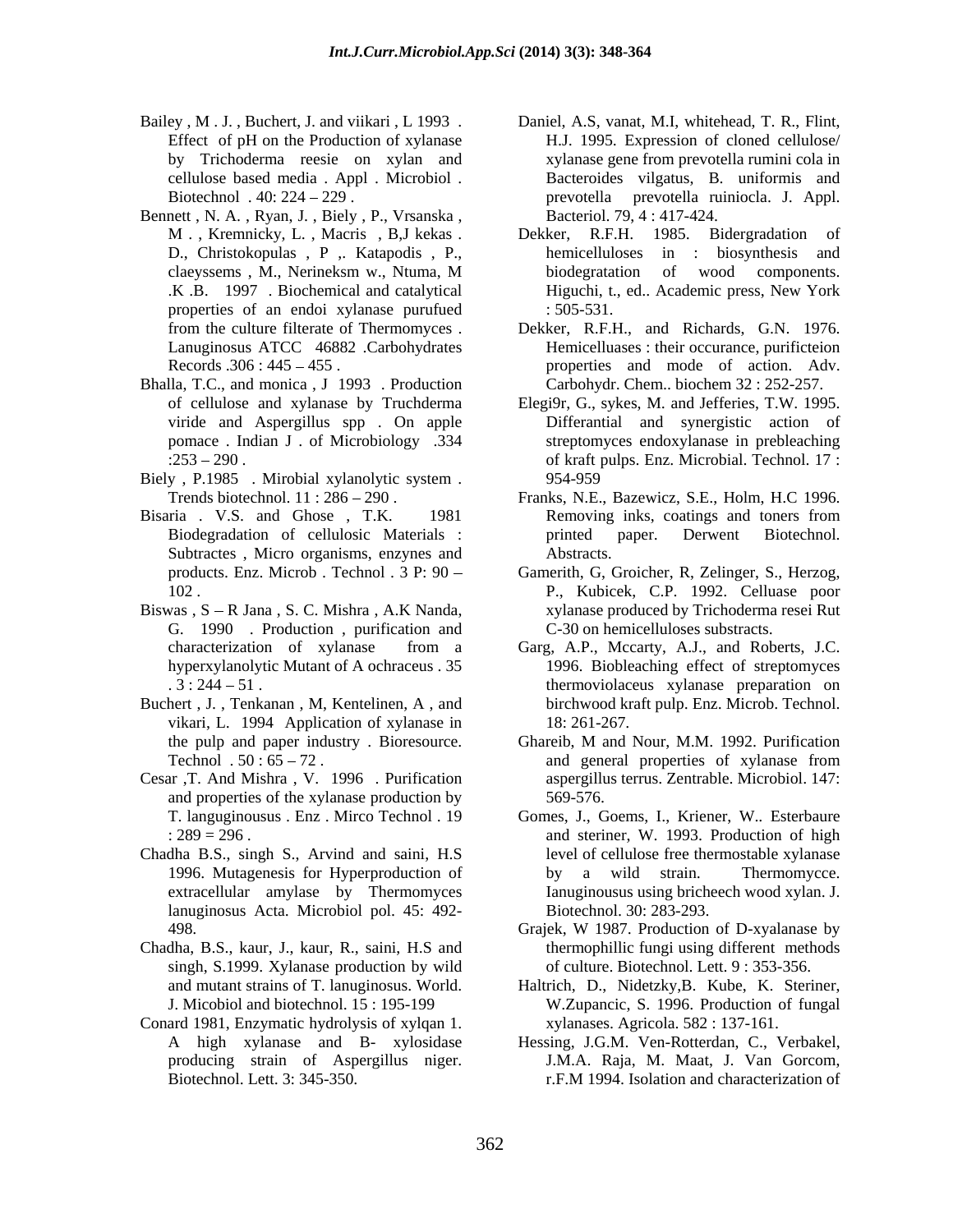a 1,4 endoxylanase gene of A. awamori. E. coli and chracterzation. Of gene product. Curr Genest ; 26, 3 : 228-232. Appl. Env. Microbiol. 56 : 2677-2683.

- Cellulase free xyalanse by thermomyce production . J. Biotechnool. 37: 49-58. 21: 238-244.
- Hoq, M.M., and Deckewer, W.D. 1994. Cellulase free xylanase by thermophillic strains. App. Microbiool Biotechnol. 59:
- Inishi, M., Fich, M., Toft, A.H., Schuelein, M. density in the surface of a daed cellulosic fabric. Derwent Biotechnology abstracts.
- produced by Aspergillus sojae. Nippon
- Ito, K. Ogasawara, H. Sugimoto, T. and Ishi kawachi bioscl. Biotech. Biochem. 56 : 574-
- Kang, K.M. Maeng, P.J. and Rhe, Y.A. 1996. xylanases for alkalophillic cephalosporium
- 
- Kinoshita, K. Takano, M. and Loseki, t. Ito, T. and Iwano, K. 1995. Cloning of the xyn NB
- Kormelink, F.J.M, Searle, M.J.F, Wood, T.M. and voragen, A.G.J. 1993. The purification
- Luthi, E. Jasmat, N.J. Peter L. and Berqquist,

- Hoq, M.M. , Hamel, C. and Deckar, W.D. 1994. Mc Carthy, A.J. Peace, E. and Broda, P. 1985. lanuginosus RT9. Effect of agitation, active ity of some themophillic aeration and Medium component on aitinomycetes. Appl. Microbiol. Biotechnol. Studies on the extracellular xylanase activeity of some themophillic aitinomycetes. Appl. Microbiol. Biotechnol. 21 : 238-244.
	- fungi : A comparison on the production of mutants with enchanced cellulose and xylanase by two Thermomyces lanuginousus xylanase activity. Biotechnol. Tech. 10 : Moon, S.W., K.H., Tae, B.S. 1996. Simple and rapid method for the isolataoin of A. nigher 735-736.
	- 257-268. Monti, R. Terenzi, H.F. and Jarge, J.A. 1991 1997. Forming localized variation of color xylanase from the thermophillic fungus Purification and properties of extracellular Humicola grisea var. thermoidea. Can. J. Microbiol. 37 : 675-681.
- Ishil, S., Kikuchi, T. and Yokotsuka, T. 1969. Mukhopadhyay, S.K. Paul, S., Roy, Al Studies on enzymatic degradation of plant Chatterjee, S.P. 1997. Xylanolytic enzyme tissue 11 on the other enzyme activities production by aspergillus flavipes. Indian. J. Microbiol. 137 : 77-80.
	- Nogeikagaku Kaishi. 43 : 544-551. Nagarja, G. and Natarajan, K. 1997. The use of Kawa, T. 1992. Purification and properties in vitro salt tolerance by Pisolithus of acid stable xylanase from Aspergillus Box Behnken design of experiments to study tinctorius. World. J. Microbio and Biotechnolo. 15 : 179-184.
	- 550. **SICRY SIGNET ASSESS** Okeke, B.C. and obi, S.K.C. 1995. Purification and characterization of two fungal cellulases and hemicellulases. Okeke, B.C. and obi, S.K.C. 1995. Saccharification of Agrowaste materials by fungal cellulases and hemicellulases. Bioresource. Technol. 51: 23-27.
- sp. Strain RYM-202 Appl. Env. MicroBiol : Rajashri D. Kamble1 and Anandrao R. 348- 3482. Jadhav2012. Isolation, Purification, and Kimura, I. Sasahara, H. and Tajimo, S. 1995 Characterization of Xylanase Produced by a Purification and characterization of two New Species of Bacillus in Solid State xylanase and Arabinofuranosidase from Rajashri D. Kamble1 and Anandrao Fermentation. Article ID 683193, 8 pages.
	- Aspergillus sojae. J. Fermen. Bioeng. 80 : Roberto, S., Yim, D.K.and park, Y.K. 1994 334-339. Application of thermostable xylanase. From Application of thermostable xylanase. From Humicola sp. For pulp improvement. J. ferment. Bioeng. 77 1 : 109-11.
	- gene encoding xylanase from aspergillus Rsujibo, H. Miyamoto, K. Kuda, T. minami, K. nigher and its expression in aspergillus Sakamoto, T. Hesegawa, t. and Inamori, Y. kawachil. J. Fermen. Bioeng. 79 5 : 422- 1991 purification, properties and partial 428. aminocid sequence of thermostable xyalnase from strespomyces thermoviolaceus opc-520 App. Env. Microbiol. 58 : 371-375.
	- and characterization of three endo- 1,4- Rubinder, K., Chadha, B.S., singh , s and saini, xylanase and xyalosidase from Aspergillus awamori. J. Biotechnool. 27 : 249. 265. recombinant strains of *T. lanuginosus* P.L. 1990. Xylanase from the extremely Can. J. Micorobiol. 46: 699-673. H.S 2000. Amylase hyperproducing haploid obtained by intra specific protoplast fusion. Can. J. Micorobiol. 46: 699-673.
	- thermophillic bacterium cladocellum Saiki, T., kobayashi, Y., Kawagoe, k. and beppu, saccharo lyticum over expression of gene in T., 1985. Dictyoglomous thermophilum gen. T., 1985. Dictyoglomous thermophilum gen. nov., sp. Nov., a chemoorganotrophic